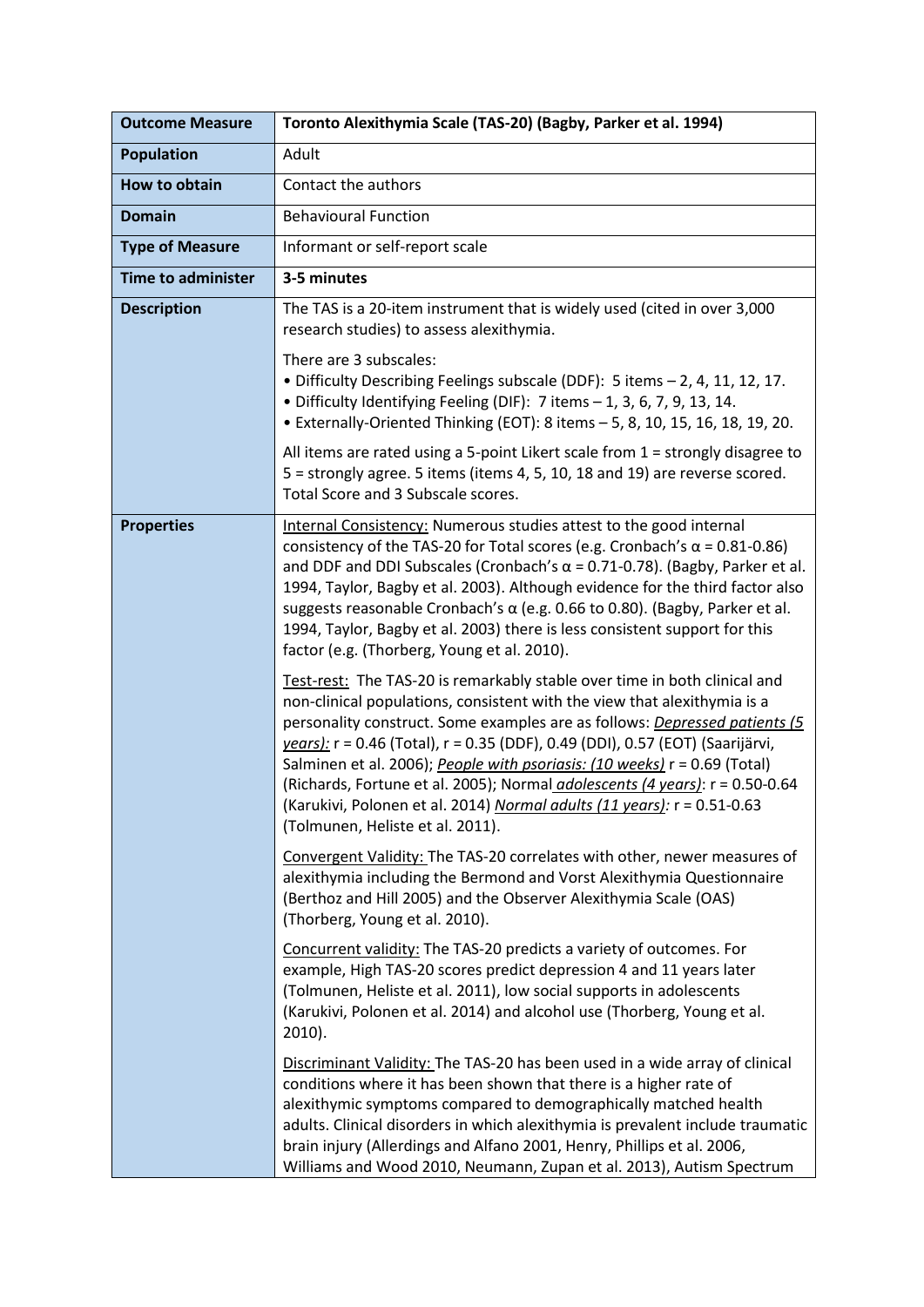|                      | Disorder (Berthoz and Hill 2005), anxiety and depression (Hintikka,<br>Honkalampi et al. 2001, Honkalampi, Hintikka et al. 2001, Monson, Price et<br>al. 2004) and eating disorders (Taylor, Parker et al. 1996, Råstam, Gillberg<br>et al. 1997, Gramaglia, Ressico et al. 2016). |
|----------------------|------------------------------------------------------------------------------------------------------------------------------------------------------------------------------------------------------------------------------------------------------------------------------------|
|                      | Normative data: The TAS-20 uses cut off scoring: equal to or less than 51 =<br>non-alexithymia, equal to or greater than 61 = alexithymia. Scores of 52 to<br>$60$ = possible alexithymia.                                                                                         |
| <b>Advantages</b>    | Widely used with a great deal of published research                                                                                                                                                                                                                                |
| <b>Disadvantages</b> | Not clear support for the third factor                                                                                                                                                                                                                                             |

## **References**

Allerdings, M. D. and D. P. Alfano (2001). "Alexithymia and Impaired Affective Behavior Following Traumatic Brain Injury." Brain and Cognition **47**: 304–306.

Bagby, R. M., J. D. A. Parker and G. J. Taylor (1994). "The 20-item Toronto Alexithymia Scale. 1. Item selection and cross validation of the item structure. ." Journal of Psychosomatic Research **38**: 23-32.

Berthoz, S. and E. L. Hill (2005). "The validity of using self-reports to assess emotion regulation abilities in adults with autism spectrum disorder." European Psychiatry **20**(3): 291-298.

Gramaglia, C., F. Ressico, E. Gambaro, A. Palazzolo, M. Mazzarino, F. Bert, R. Siliquini and P. Zeppegno (2016). "Alexithymia, empathy, emotion identification and social inference in anorexia nervosa: A case-control study." Eating Behaviors **22**: 46-50.

Henry, J. D., L. H. Phillips, J. R. Crawford, G. Theodorou and F. Summers (2006). "Cognitive and psychosocial correlates of alexithymia following traumatic brain injury." Neuropsychologia **44**: 62-72.

Hintikka, J., K. Honkalampi, J. Lehtonen and H. Viinamäki (2001). "Are alexithymia and depression distinct or overlapping constructs?: A study in a general population." Comprehensive Psychiatry **42**(3): 234-239.

Honkalampi, K., J. Hintikka, R. Antikainen, J. Lehtonen and H. Viinamäki (2001). "Alexithymia in patients with major depressive disorder and comorbid cluster c personality disorders: A 6-month follow-up study." Journal of Personality Disorders **15**(3): 245-254.

Karukivi, M., T. Polonen, T. Vahlberg, S. Saikkonen and S. Saarijarvi (2014). "Stability of alexithymia in late adolescence: Results of a 4-year follow-up study." Psychiatry Research **219**(2): 386-390.

Monson, C. M., J. L. Price, B. F. Rodriguez, M. P. Ripley and R. A. Warner (2004). "Emotional deficits in military-related PTSD: An investigation of content and process disturbances." Journal of Traumatic Stress **17**(3): 275-279.

Neumann, D., B. Zupan, J. F. Malec and F. Hammond (2013). "Relationships Between Alexithymia, Affect Recognition, and Empathy After Traumatic Brain Injury." Journal of Head Trauma Rehabilitation **29**(1): E18-E27.

Råstam, M., C. Gillberg, I. C. Gillberg and M. Johansson (1997). "Alexithymia in anorexia nervosa: A controlled study using the 20-item Toronto Alexithymia Scale." Acta Psychiatrica Scandinavica **95**(5): 385-388.

Richards, H. L., D. G. Fortune, C. E. Griffiths and C. J. Main (2005). "Alexithymia in patients with psoriasis: Clinical correlates and psychometric properties of the Toronto Alexithymia Scale-20." Journal of Psychosomatic Research **58**(1): 89-96.